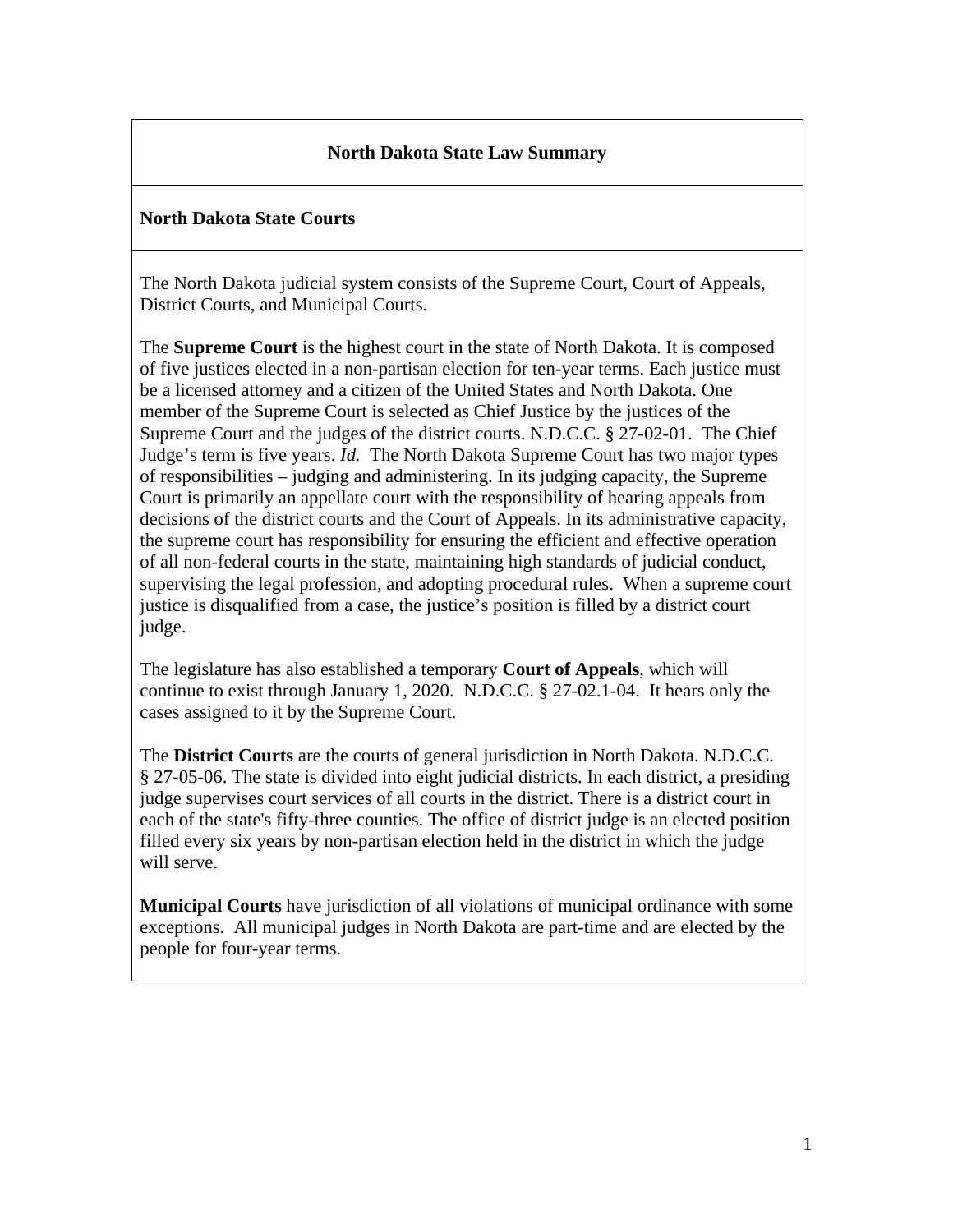#### **Venue**

In an action relating to real or personal property, the venue must be the county in which the subject matter of the action, or some part thereof, is situated. N.D.C.C. § 28-04-01; N.D.C.C. § 28-04-02.

A motor vehicle case may be brought either in the county where the action arose, the county of residence of the defendant, or the county of residence of the majority of the defendants. N.D.C.C. § 28-04-03.1

An action against a domestic corporation or limited liability company must be brought in the county designated in the plaintiff's complaint if such corporation or limited liability company transacts business in that county. N.D.C.C. § 28-04-04.

In all other cases, the action must be brought in the county in which the defendant or one of the defendants resides at the time of the commencement of the action. If none of the defendants reside in the state, the action must either be brought in the county in which the plaintiff or one of the plaintiffs resides or in the county in which the cause of action arose. N.D.C.C. § 28-04-05

The court may change the venue when the convenience of the witnesses and the ends of justice would be promoted by the change. N.D.C.C. § 28-04-07.

| Legal Cause of Action                   | Limitation                               |
|-----------------------------------------|------------------------------------------|
|                                         |                                          |
| Personal Injury or Survival             | 6 years (N.D.C.C. § 28-01-16(5))         |
| Wrongful Death                          | 2 years (N.D.C.C. § 28-01-18(4))         |
| <b>Property Damage</b>                  | 6 years (N.D.C.C. $\S$ 28-01-16(2), (3)) |
| <b>Breach of Contract</b>               | 6 years (N.D.C.C. $\S$ 28-01-16(1))      |
| Libel, slander, assault, battery, false | 2 years (N.D.C.C. § 28-01-18(1)          |
| imprisonment                            |                                          |
| Fraud                                   | 6 years (N.D.C.C. $\S$ 28-01-16(6))      |
| Malpractice                             | 2 years (N.D.C.C. § 28-01-18(4))         |

### **Statute of Limitations**

#### **Time for Serving Answer**

A defendant must serve an answer within 21 days after being served with the summons and complaint. N.D. R. Civ. P.  $12(a)(1)(A)$ . A party must serve an answer to a counterclaim or crossclaim within 21 days after being served with the pleading that states the counterclaim or crossclaim. N.D. R. Civ. P. 12(a)(1)(B).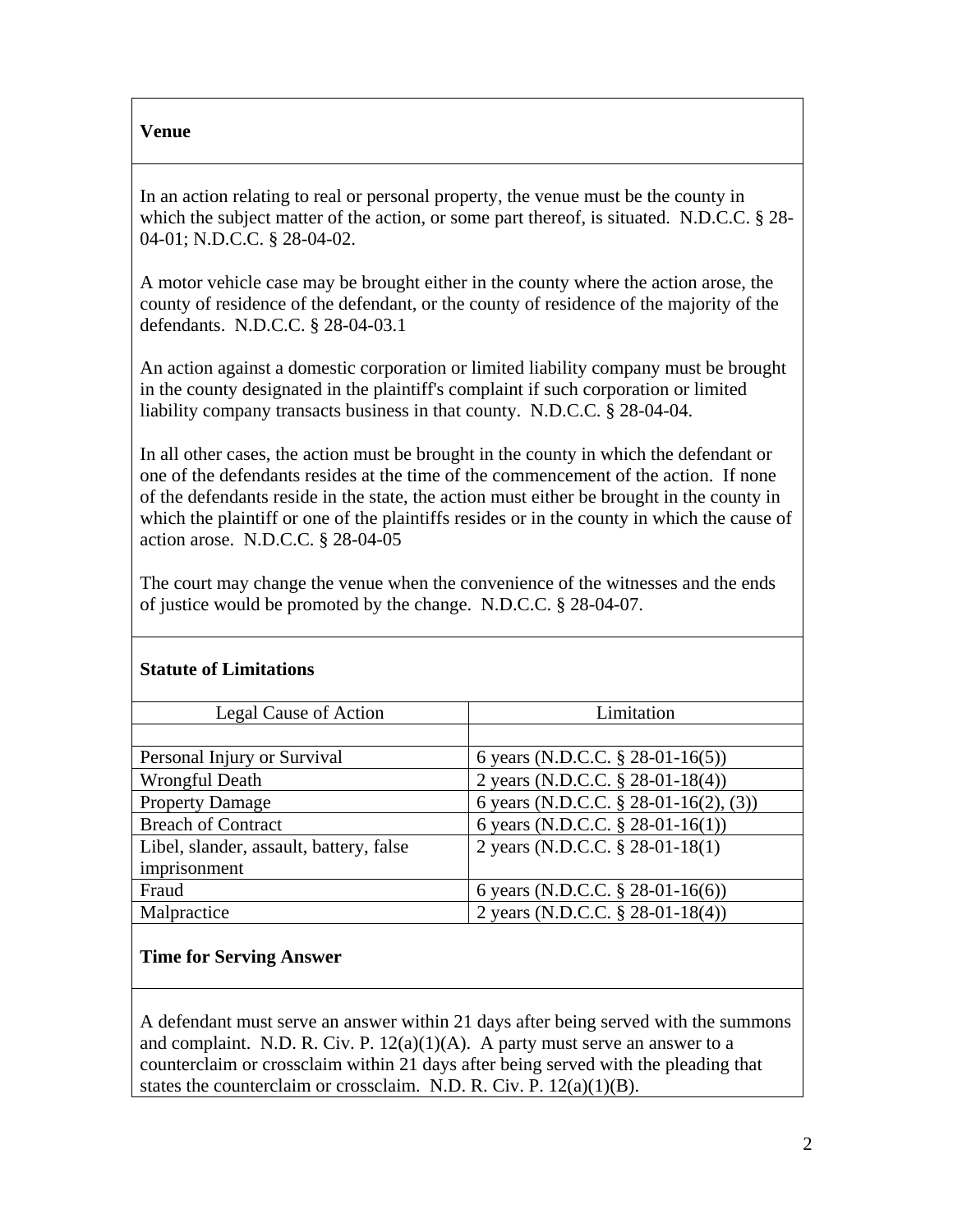### **Negligence**

"[A]ctionable negligence consists of a duty on the party of an allegedly negligent party to protect the plaintiff from injury, a failure to discharge that duty, and a resulting injury proximately caused by the breach of the duty." *Azure v. Belcourt Pub. Sch. Dist.*, 2004 ND 128, ¶ 9, 681 N.W.2d 816, 819.

North Dakota is a modified comparative fault state. N.D.C.C. § 32-03.2-02. Contributory fault does not bar recovery in an action by any person to recover damages for death or injury to person or property unless the fault was as great as the combined fault of all other persons who contribute to the injury. Any damages allowed must be diminished in proportion to the amount of contributing fault attributable to the person recovering. The liability of each party is several only, and not joint, and each party is liable only for the amount of damages attributable to the percentage of fault of that party, except that any persons who act in concert in committing a tortious act or air or encourage the act, or ratifies or adopts the act for their benefit, are jointly liable for all damages attributable to their combined percentage of fault.

Enacted in 1987, the modified comparative fault provisions of N.D.C.C. chapter 32- 03.2 "significantly revised tort liability in North Dakota and shifted the focus from traditional tort doctrines to the singular inclusive concept of 'fault.'" *Grager v. Schudar*, 2009 ND 140, ¶ 16, 770 N.W.2d 692, 697.

### **Contribution**

Subject to some exceptions, if two or more persons become jointly or severally liable in tort for the same injury to person or property or for the same wrongful death, there is a right of contribution among them even though judgment has not been recovered against all or any of them. N.D.C.C. § 32-38-01(1). The right of contribution exists only in favor of a tortfeasor who has paid more than its pro rata share of the common liability, and the recovery is limited to the amount paid by that tortfeasor is excess of its pro-rata share. N.D.C.C. § 32-38-01(2). There is no right of contribution in favor of an intentional tortfeasor. N.D.C.C. § 32-38-01(3). A settling tortfeasor does not have a right of contribution against any tortfeasor whose liability is not extinguished by the settlement or for an amount in excess of what is reasonable. N.D.C.C. § 32-38- 01(4). The right in contribution in cases decided after the adoption of comparative negligence is determined by the parties' relative degrees of fault. *Bartels v. City of Williston*, 276 N.W.2d 113 (N.D. 1979).

Contribution may be pursued by motion during the original proceeding or in a separate action brought within one year of judgment. N.D.C.C. § 32-38-03.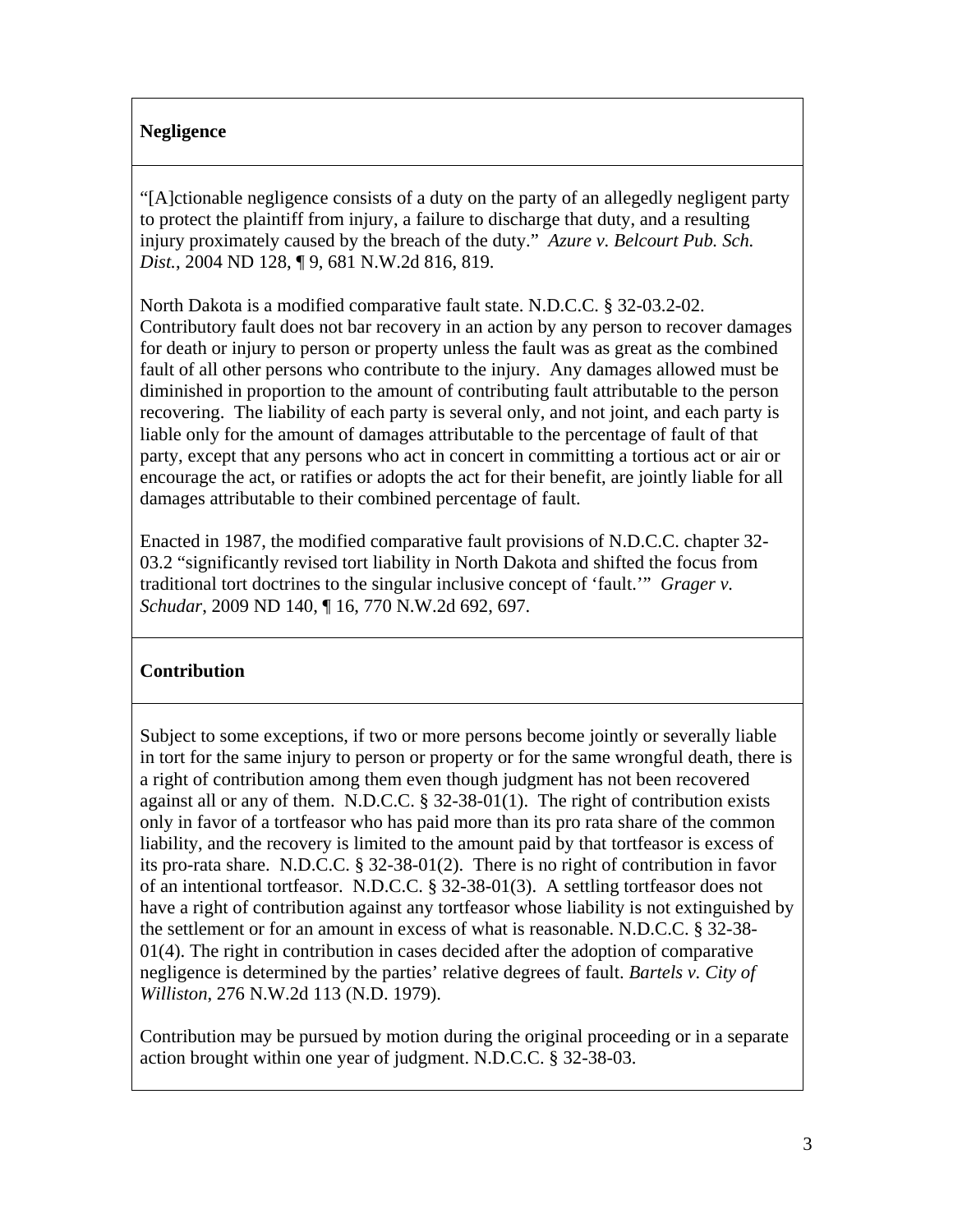#### **Gross Negligence**

"Gross negligence" is the omission of a care which even the most inattentive and thoughtless seldom fail to take of their own concerns and is a lack of care which is practically willful in its nature; it evinces a reckless temperament. *Bjerke v. Heartso*, 183 N.W.2d 496, 501 (N.D. 1971); *Rettler v. Ebreck*, 71 N.W.2d 759, 762 (N.D. 1955).

#### **Negligent Hiring, Retention, and Supervision**

"Where there is a foreseeable risk of harm to others unless precautions are taken," it is the duty of one who employs another to do work to exercise reasonable care in selecting a contractor "and to provide, in the contract or otherwise, for such precautions as reasonably appear to be called for." *McLean v. Kirby Co.,* 490 N.W.2d 229, 234 (N.D. 1992) (citing *Prosser & Keeton on Torts* § 71, at 510 (5th ed. 1984)).

An employee may be directly liable for the employer's act in negligently supervising an employee. *Nelson v. Gillette*, 1997 ND 205, ¶ 39, 571 N.W.2d 332. A claim for negligent supervision may arise when an employer fails to exercise ordinary care in supervising the employment relationship to prevent the foreseeable misconduct of an employee from causing harm to other employees or third persons. *Id.* Because the claim is based on negligence principles, the plaintiff has the burden of demonstrating a duty, breach of that duty, causation, and damages.

### **Negligent Entrustment**

North Dakota has adopted Section 390 of the Restatement (Second) of Torts, which provides that "[o]ne who supplies directly or through a third person a chattel for the use of another whom the supplier knows or has reason to know to be likely because of his youth, inexperience, or otherwise, to use it in a manner involving unreasonable risk of physical harm to himself and others whom the supplier should expect to share in or be endangered by its use, is subject to liability for physical harm resulting to them." Restatement (Second) of Torts § 390 (1965). "Reason to know" means "the actor has information from which a person of reasonable intelligence or of superior intelligence of actor would infer that the fact in questions exists, or that such person would govern his conduct upon the assumption that such fact exists." Restatement (Second) of Torts § 12(1); *Collette v. Clausen*, 2003 ND 129, ¶ 17, 667 N.W. 2d 617, 622.

North Dakota has not only applied the doctrine to cases involving motor vehicles, but also "to other chattels which, if placed in the hands of an incompetent or inexperienced person, present a likelihood of unreasonable risk of harm to third persons." *Barsness v.*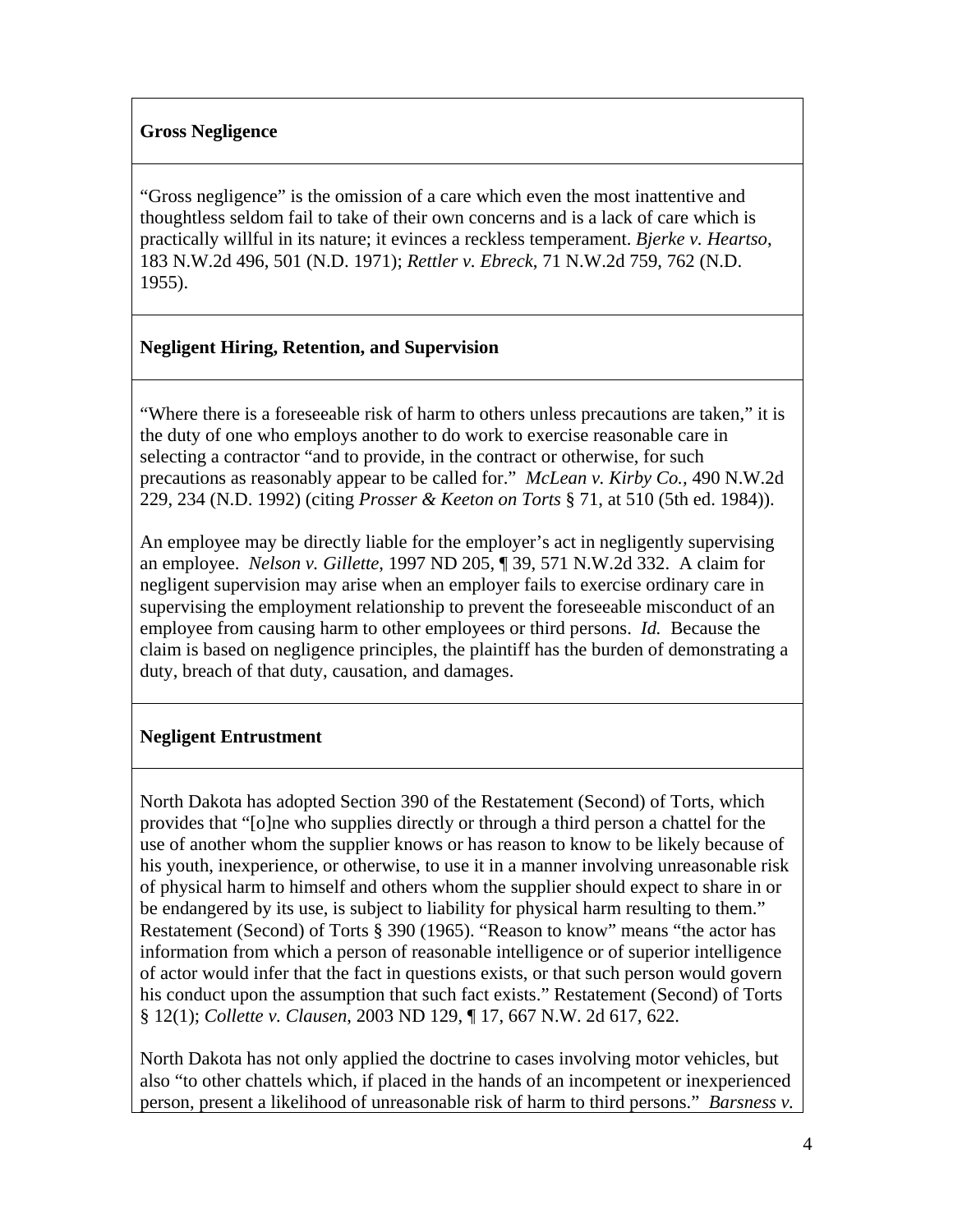*Gen. Diesel & Equip. Co., Inc.*, 383 N.W.2d 840, 842 (N.D. 1986).

# **Dram Shop**

Every spouse, child, parent, guardian, employer, or other person who is injured by any obviously intoxicated person has a claim for relief against any person who knowingly disposes, sells, barters, or gives away alcoholic beverages to a person under 21 years of age, an incompetent, or an obviously intoxicated person. No claim for relief may be had on behalf of the intoxicated person or of an adult passenger in an automobile driven by an intoxicated person. N.D.C.C. § 5-01-6.1.

# **Joint and Several Liability**

The liability of each party is several only and liable for the amount of damages attributable to the percentage of fault of that party. Any persons who act in concert in committing a tortious act or aid or encourage the act, ratify or adopt the act for their benefit are jointly liable for all damages. N.D.C.C. §32-03.2-02.

Absent a claim of concerted action, a party cannot be liable for more than its percentage share of claimed damages, and therefore cannot make a third-party claim for contribution. *Target Stores v. Automated Maint. Servs., Inc.* 492 N.W.2d 899, (N.D. 1992).

To constitute concerted action, evidence must be presented showing a common plan to commit a tortious act where the participants knew of the plan and its purpose and took substantial steps to encourage the achievement of the result. *Schneider v. Schaaf*, 603 N.W.2d 869 (N.D. 1999). "Acting in concert" is not construed to include concurrent negligence. *Reed v. Univ. of N.D.*, 1999 ND 25, ¶ 34, 589 N.W. 2d 880, 888-89.

# **Wrongful Death/Survival Actions**

N.D.C.C. chapter 32-21 provides for wrongful death actions: "Whenever the death of a person shall be caused by a wrongful act, neglect, or default, and the act, neglect, or default is such as would have entitled the party injured, if death had not ensued, to maintain an action and recover damages in respect thereto, then and in every such case the person who, or the corporation, limited liability company, or company which, would have been liable if death had not ensued, shall be liable to an action for damages, notwithstanding the death of the person injured or of the tortfeasor, and although the death shall have been caused under such circumstances as amount in law to felony. N.D.C.C. § 32-21-01.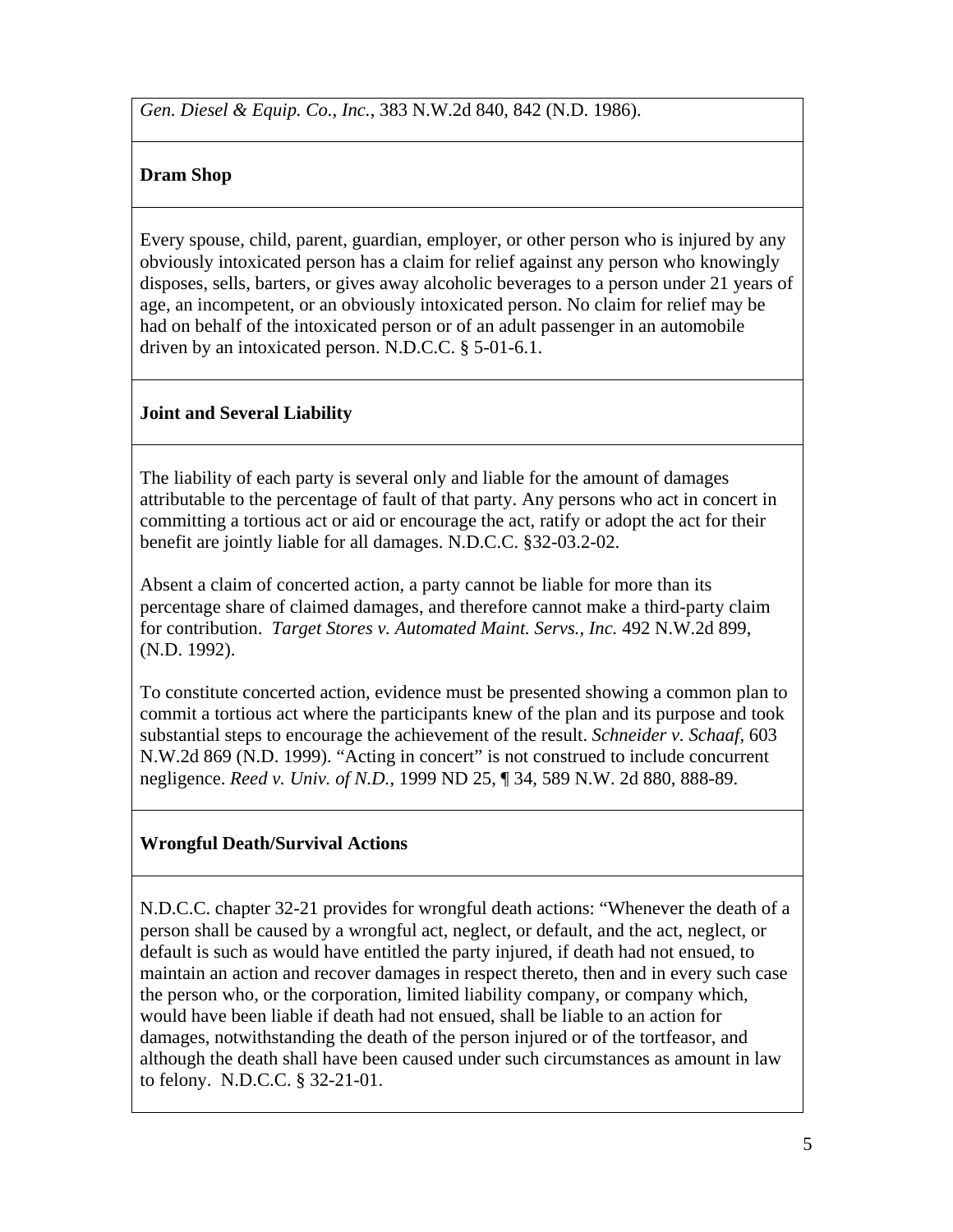Damages under the wrongful death act are "based on the loss suffered by the beneficiaries, and not on the loss sustained by the decedent's estate." *Schneider v. Baisch*, 256 N.W.2d 370, 371-72 (N.D. 1977). A jury determines the quantity of damages and "shall give such damages as it finds proportionate to the injury resulting from the death to the persons entitled to the recovery. N.D.C.C. § 32-21-02. Damages available in wrongful death actions include compensation for economic damages, which are damages resulting from medical expenses and medical care, rehabilitation services, custodial care, loss of earnings and earning capacity, loss of income or support, burial costs, cost of substitute domestic services, loss of employment or business or employment opportunities and other monetary losses. Compensable noneconomic damages including damages arising from pain, suffering, inconvenience, physical impairment, disfigurement, mental anguish, emotional distress, fear of injury, loss or illness, loss of society and companionship, loss of consortium, injury to reputation, humiliation, and other nonpecuniary damage. N.D.C.C. § 32-03.2-04.

The intended recipients of damages under the wrongful death act are the decedent's heirs at law. N.D.C.C. § 32-21-04. The term "heirs at law," means those people entitled to a decedent's estate by the laws of intestate succession. *Goodleft v. Gullickson*, 556 N.W.2d 303 (N.D. 1996).

N.D.C.C. § 28-01-26.1 provides for survival actions: "No action or claim for relief, except for breach of promise, alienation of affections, libel and slander, abates by the death of a party or of a person who might have been a party had such death not occurred." This statute is "remedial in nature, and . . . intended to permit recovery by the representatives of the deceased for damages the deceased could have recovered had he lived. . . . A survival action merely continues in existence an injured person's claim after death as an asset of his estate. *Sheets v. Graco, Inc.*, 292 N.W.2d 63, 66-67 (N.D. 1980).

### **Vicarious Liability**

An employer is vicariously liable for tortious acts of its employees committed while they are acting within the scope of employment. *Nelson v. Gillette*, 1997 ND 205, ¶ 10, 571 N.W.2d 332, 334. North Dakota has adopted Section 228 of the Restatement to determine whether one was acting within the "scope of employment." *Id.* at ¶ 20, 571 N.W.2d at 337. The employee's conduct is within the scope of employment if: (1) it is the kind he is he is employed to perform; (2) it occurs substantially within the authorized time and space limits; (3) it is actuated, at least in part, by a purpose to serve the master; and (4) if force is intentionally used by the employee against another, the use of force is not unexpected by the employer. *Id.* at ¶ 13, 571 N.W.2d at 335 (citing Restatement (Second) of Agency, § 228 (1958)).

Under North Dakota law, employers are not generally liable for the negligence of independent contractors, unless the employer retains control over the independent contractor's work. *Doan ex. rel. Doan v. City of Bismarck*, 2001 ND 152, ¶ 20, 632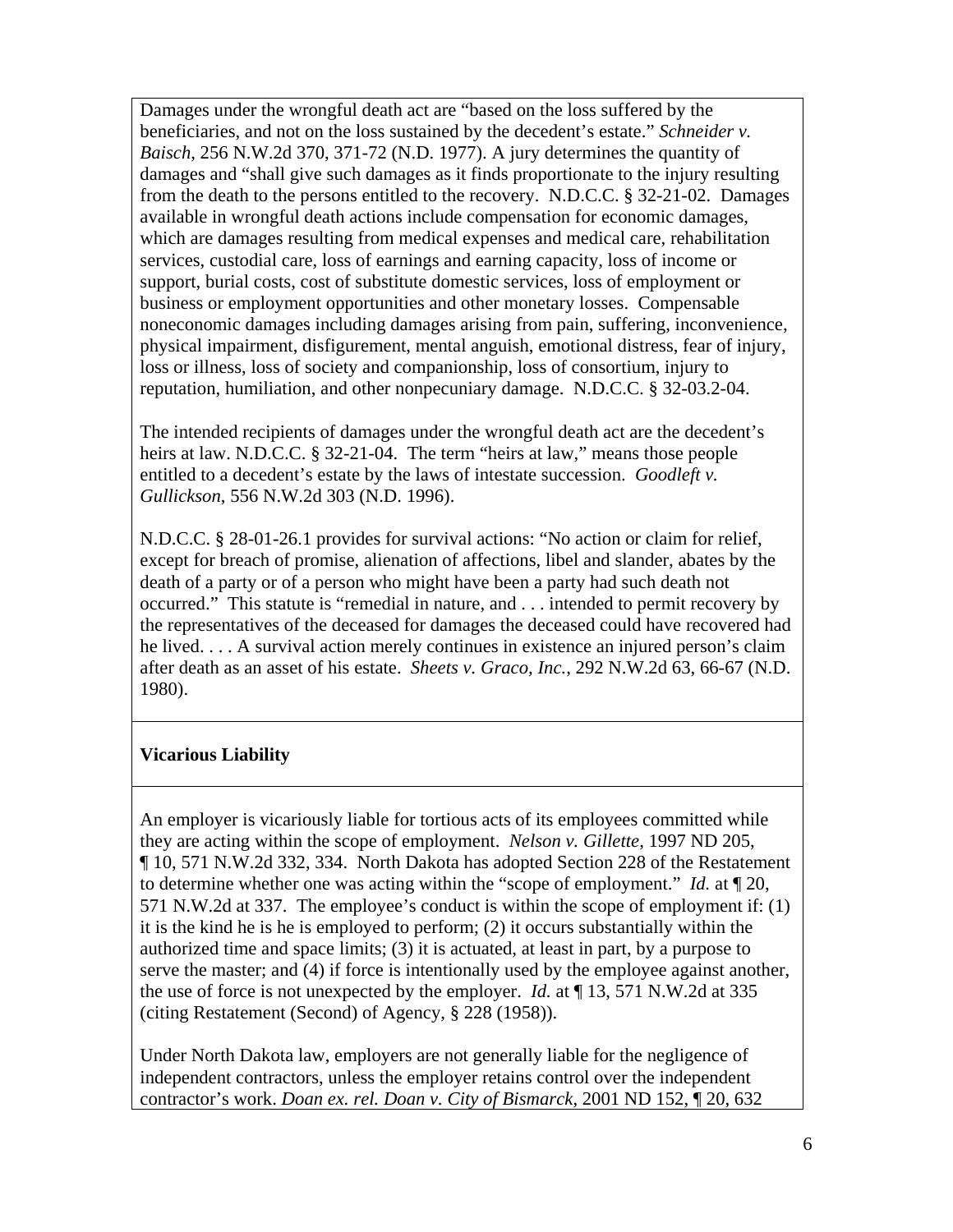N.W.2d 815, 822.

### **Workers' Compensation Exclusivity**

Under North Dakota law, workers' compensation is the exclusive remedy for injured employees. Employers are immune from civil liability unless the action is for an injury to an employee caused by an employer's intentional act done with the conscious purpose of inflicting the injury. N.D.C.C. § 65-01-01.1.

While the law relieves employers from liability for their workers' work-related injuries, it does not relieve third-party tortfeasors from liability for such injuries. *Haugenoe v. Workforce Safety & Ins.*, 2008 ND 78, ¶ 9, 748 N.W.2d 378, 381. Instead, it "expressly provides measures for realizing upon that liability, both in the interest of making the fund whole on account of the award and in the interest of the employee." *Id.* N.D.C.C. Section 65-01-09 grants Workforce Safety and Insurance a subrogation interest in workers' recoveries against certain third parties: "When an injury or death for which compensation is payable under provisions of this title shall have been sustained under circumstances creating in some person other than the fund a legal liability to pay damages in respect thereto, the injured employee, or the employee's dependents, may claim compensation under this title and proceed at law to recover damages against such other person. N.D.C.C. § 65-01-09.

### **Traditional Tort Defenses**

Traditional tort defenses include: assumption of risk, release, statute of limitations, and waiver. N.D. R. Civ. P. 8(c)(1).

### **Emotional Distress**

In general, North Dakota allows claims for emotional distress stemming from tort actions, but not from breach of contract claims. *Muchow v. Lindblad*, 435 N.W.2d 918, 922 (N.D. 1989). A claim for negligent infliction of emotional distress requires some physical manifestation of harm or other compensable injury. *Id.* at 921-22. Furthermore, "in a case involving only a claim for emotional and mental shock induced solely by a plaintiff's apprehension of a negligently caused injury to a third person, a plaintiff may not recover damages for emotional and mental anguish unless the negligent act threatened the plaintiff with harm or placed her within the zone of danger. *Id.* at 921.

The elements of a claim for intentional infliction of emotional distress "are extreme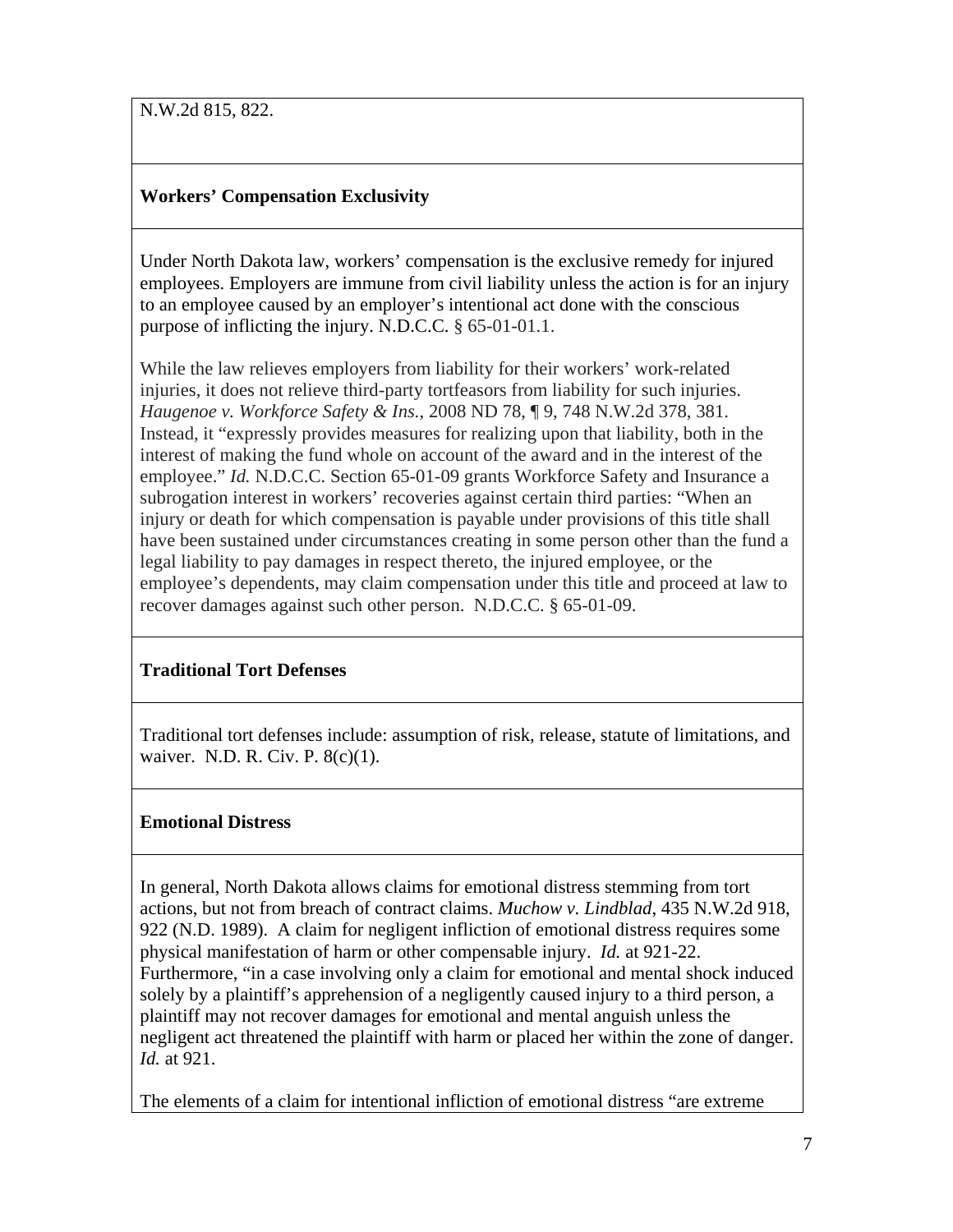and outrageous conduct that is intentional or reckless and causes severe emotional distress." *Zuger v. State*, 2004 N.D. 16, ¶13, 673 N.W.2d 615, 621.

Negligent infliction of emotional distress differs from the intentional tort in that it involves the breach of a duty of care, rather than an intentional action. *Muchow v. Lindblad*, 435 N.W.2d 918 (N.D. 1989).

### **Damages in General**

Damages should be adequate to fairly compensate the plaintiff for all detriment proximately caused by the acts or omissions of those found to be at fault, whether or not the detriment could have been anticipated. N.D.C.C. § 32-03-20. Damages in all cases must be reasonable. N.D.C.C. § 32-03-37.

In contract cases, there is a much more narrow scope of liability. "Unlike a tortfeasor, a contracting party is not liable for unforeseeable injury consequent to his breach." *Id.* at 439.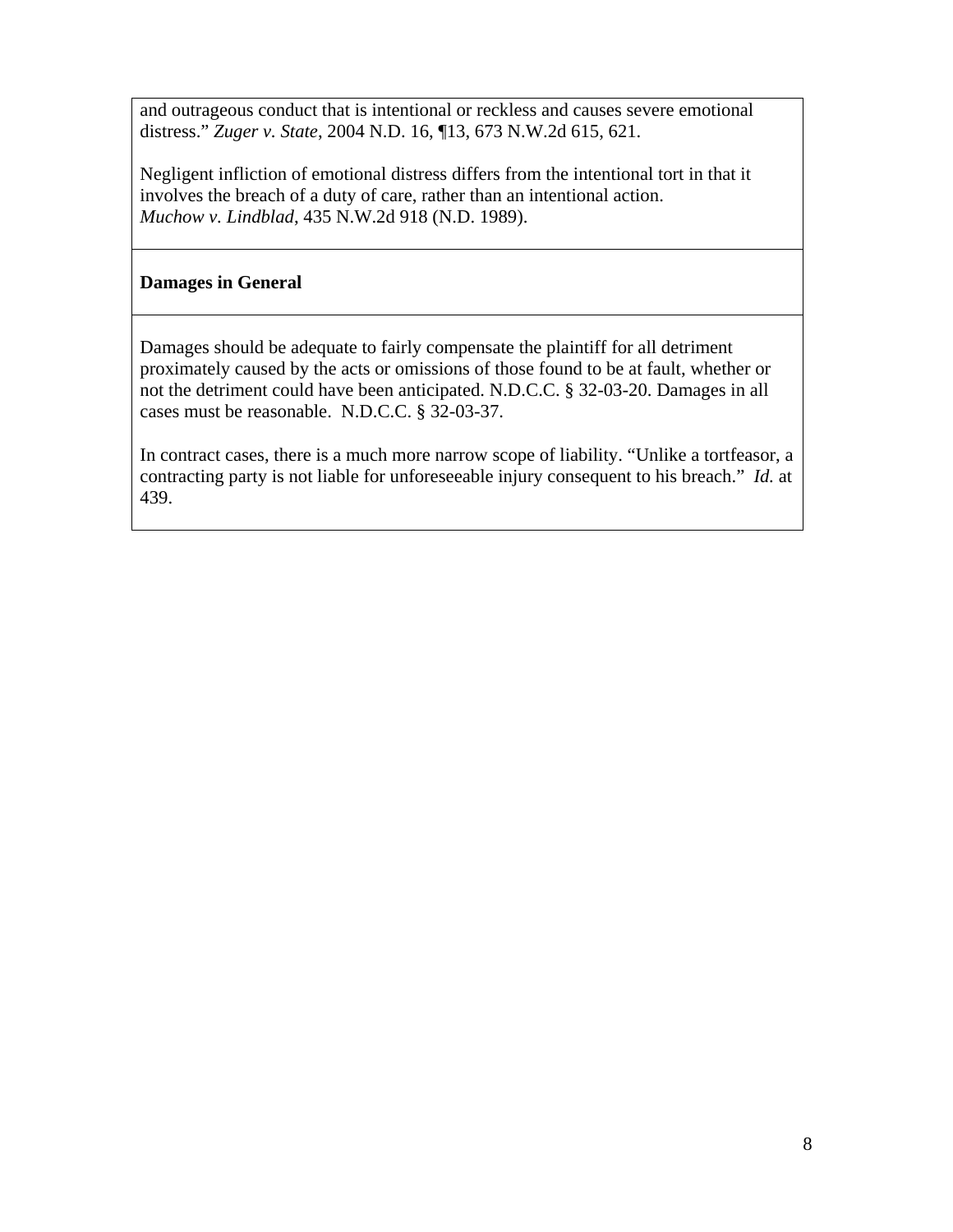#### **Statutory Caps on Damages**

The only statutory cap on compensatory damages under North Dakota applies to medical malpractice claims, where noneconomic damages are limited to \$500,000. N.D.C.C. § 32-42-04.

### **Attorney's Fees**

North Dakota follows the "American rule" and courts generally do not award attorney fees to the prevailing party unless authorized by contractor or statute. *Deacon's Dev., LLP v. Lamb*, 2006 ND 172, ¶ 11, 719 N.W.2d 379, 382.

North Dakota law requires that courts in civil actions award costs and fees, including attorney fees, upon finding a claim for relief was frivolous. N.D.C.C. § 28-26-01(2). Frivolous claims are those which have "such a complete absence of actual facts or law that a reasonable person could not have expected that a court would render judgment in his favor." *Peterson v. Zerr*, 477 N.W.2d 230, 236 (N.D. 1991); N.D.C.C. § 28-26-  $01(2)$ .

# **Prejudgment/Post-Judgment Interest**

Prejudgment interest in tort cases is governed by N.D.C.C. § 32-03-05, which provides that "[i]n an action for the breach of an obligation not arising from contract and in every case of oppression, fraud, or malice, interest may be given in the discretion of the court of jury." The trier of fact has broad discretion in determining whether to award prejudgment interest. *Gonzalez v. Tounjian*, 2003 ND 121, ¶ 37, 665 N.W.2d 705, 717. Prejudgment interest is properly awarded on past damages as a means of fully compensating the plaintiff for the lost use of those funds prior to judgment. *Id.* at ¶ 40, 665 N.W.2d at 718. An award of prejudgment interest on future damages would be improper because such damages do not become due until the date of judgment. *Id.*

Interest is payable on judgments entered at the same rate as is provided in the original instruction on which the action resulting in the judgment is based, but may not exceed the maximum rate provided in N.D.C.C. § 47-14-09. N.D.C.C. § 28-20-34. If the original instrument does not contain a provision regarding the interest rate, or if the action resulting in the judgment was not based on an instrument, interest is payable at a rate equal to the prime rate published in the Wall Street Journal on the first Monday in December of each year, plus three percentage points rounded up to the next one-half percentage point and may not be compounded in any manner or form. N.D.C.C. § 28- 20-34.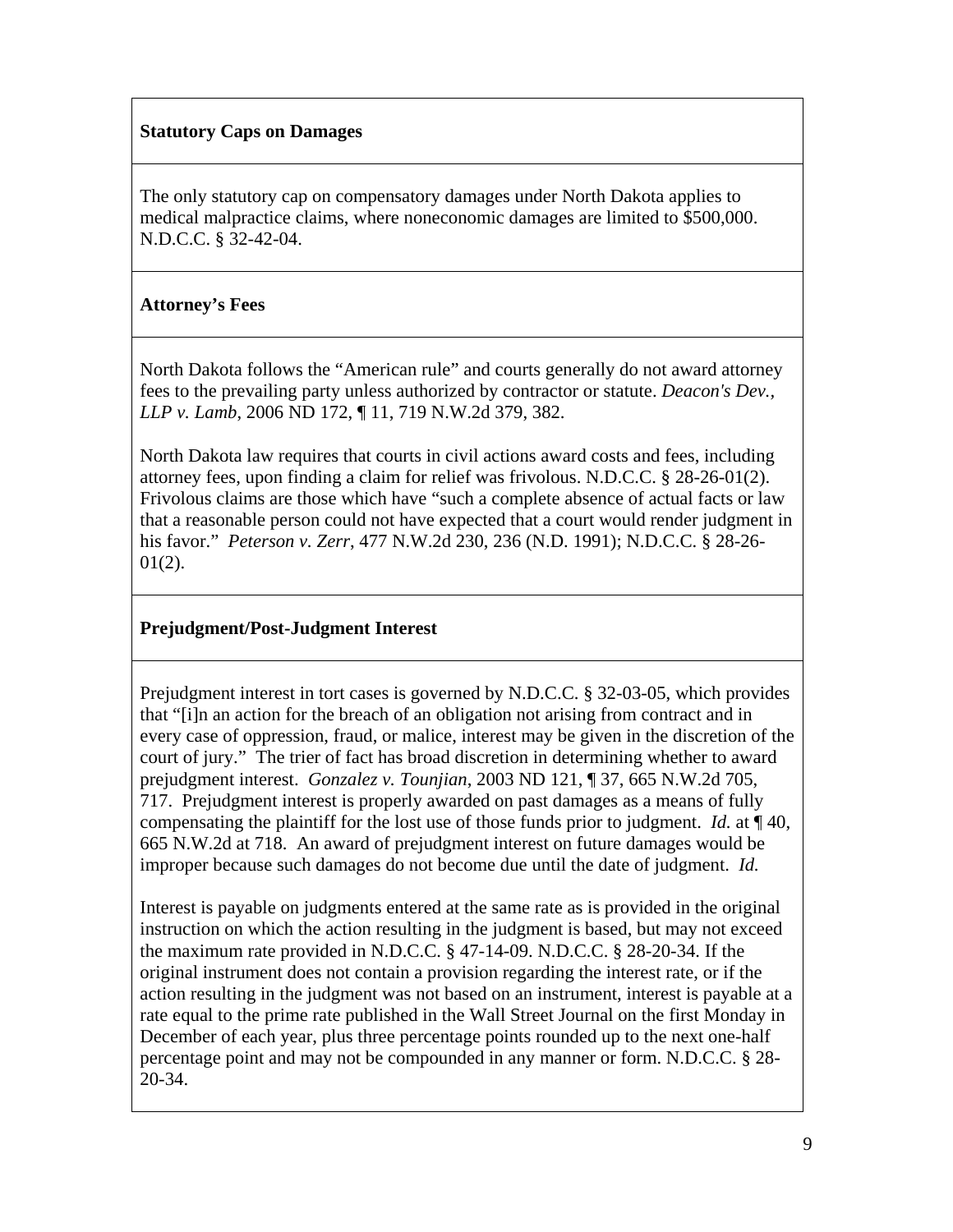### **Collateral Source Rule**

After an award of economic damages, the party responsible for the payment thereof is entitled to and may apply to the court for a reduction of the economic damages to the extent that the economic losses presented to the trier of fact are covered by payment from a collateral source. N.D.C.C. § 32-03.2-06. A "collateral source" payment is any sum from any other source paid or to be paid to cover an economic loss which need not be repaid by the party recovering economic damages, but does not include life insurance, other death or retirement benefits, or any insurance or benefit purchased by the party recovering economic damages. *Id.*

Negotiated discounts between medical insurers and providers are not deductible under the collateral source statute because they are considered to be a benefit traceable to the insurance policy. *Dewitz by Nuestel v. Emery*, 508 N.W.2d 334, 340 (N.D. 1993).

The collateral-source rule is designed to prevent a tortfeasor from taking advantage of payments made to an injured party by a source other than the tortfeasor. *Nelson v. Trinity Med. Ctr.*, 419 N.W.2d 886, 892-93 (N.D. 1988). It ensures that a wrongdoer does not benefit at the expense of an innocent party, even where the injured party subsequently receives reimbursement from someone other than the wrongdoer. *Id.* (citing *Keller v. Garma*, 378 N.W.2d 867, 868 (N.D. 1985)). It also serves to eliminate double recovery from sources such as workers' compensation and Social Security. *Dewitz*, 508 N.W.2d at 341.

### **Exemplary Damages**

In any action for the breach of an obligation not arising from contract, when the defendant has been guilty by clear and convincing evidence of oppression, fraud, or actual malice, the court or the jury may give damages for the sake of example and by way of punishing the defendant. N.D.C.C. § 32-03.2-11(1). A plaintiff cannot seek exemplary damages in the complaint, but may make a motion to amend the pleadings to claim exemplary damages. *Id.* The court must grant the moving party permission to amend the pleadings to claim exemplary damages if the court finds that there is sufficient evidence to support a finding by the trier of fact that a preponderance of the evidence proves oppression, fraud, or actual malice. *Id.*

If either party so elects, the trier of fact must first determine whether compensatory damages are to be awarded before addressing any issues related to exemplary damages. N.D.C.C. § 32-03.2-11(2). No award of exemplary damages may be made if the claimant is not entitled to compensatory damages. N.D.C.C. § 32-03.2-11(4).

Exemplary damage awards are limited to double the amount of compensatory damages, or \$250,000, whichever is greater. N.D.C.C. § 32-03.2-11(4). The jury cannot be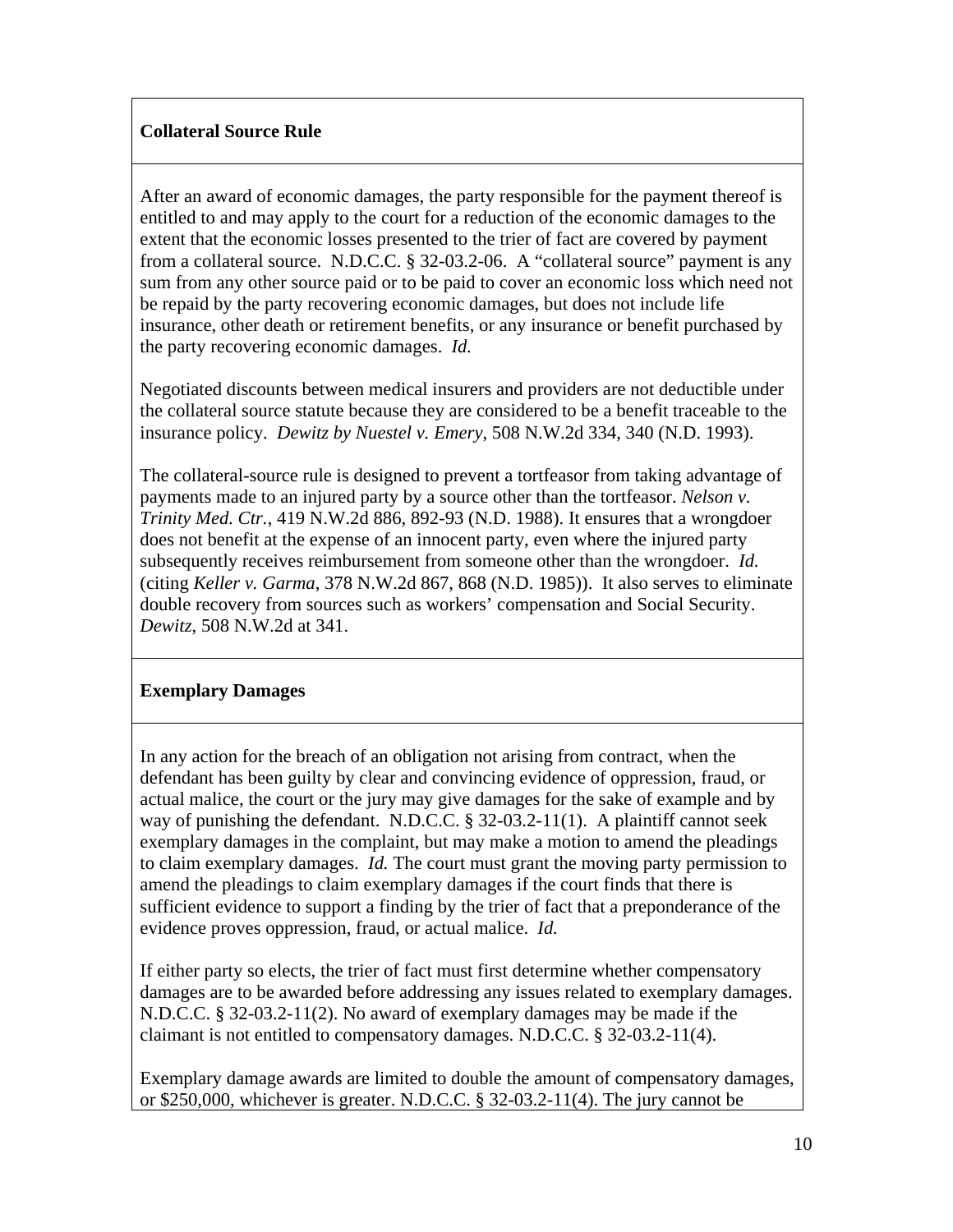informed of this limit, and any jury award in excess of the limit must be reduced by the court. *Id.*

Exemplary damages may not be awarded against a manufacturer or seller if the product's manufacture, design, formulation, inspection, testimony, packaging, labeling and warning complied with federal statutes or administrative regulations at the time the product was produced or premarket approval or certification by a federal agency. N.D.C.C. § 32-03.2-11(6).

# **Evidence of a Party's Failure to Use Seatbelt**

Failure to use a seatbelt in violation of N.D.C.C. § 39-21-41.4 is not itself evidence of negligence and a violation of this statute cannot be used in any proceeding other than one charging the violation. *Tessier v. Am. Family Mut. Ins. Co.*, No. 1:12-cv-027, 2013 WL 1290229 at  $*2$  (D. N.D. Mar. 27, 2013). Evidence of a party's failure to wear a seatbelt is, however, a mitigating factor to reduce damages. *Duma v. Keena*, 680 N.W.2d 627, 630 (N.D. 2004).

# **Evidence of a Party's Failure to Wear a Helmet**

Evidence of a motorcyclist's failure to wear a protective helmet is admissible to reduce his damages so long as there is competent testimony by a qualified expert that use of a helmet would have lessened the injuries the plaintiff sustained. *Halvorson v. Voeller*, 336 N.W.2d 118, 121 (N.D. 1983).

# **Evidence of a Party's Violation of Speed Limits**

Violations of the rules of the road, including speed limits, are evidence of negligence, but is not negligence as a matter of law. *Garrett v. Nagel*, 417 N.W.2d 855, 859 (N.D. 1988).

# **Uninsured / Underinsured Motorist Coverage**

North Dakota law requires that that all automobile insurance policies include liability and uninsured and underinsured motorist coverage. The minimum liability limits are \$25,000 per person for bodily injury or death, and \$50,000 per accident. Minimum property damage limits are \$25,000. N.D.C.C. § 39-16.1-11(2)(b). Uninsured and underinsured coverage must be at least equal to the bodily injury liability limits or \$100,000 per person and \$300,000 per accident, or a combined single limit of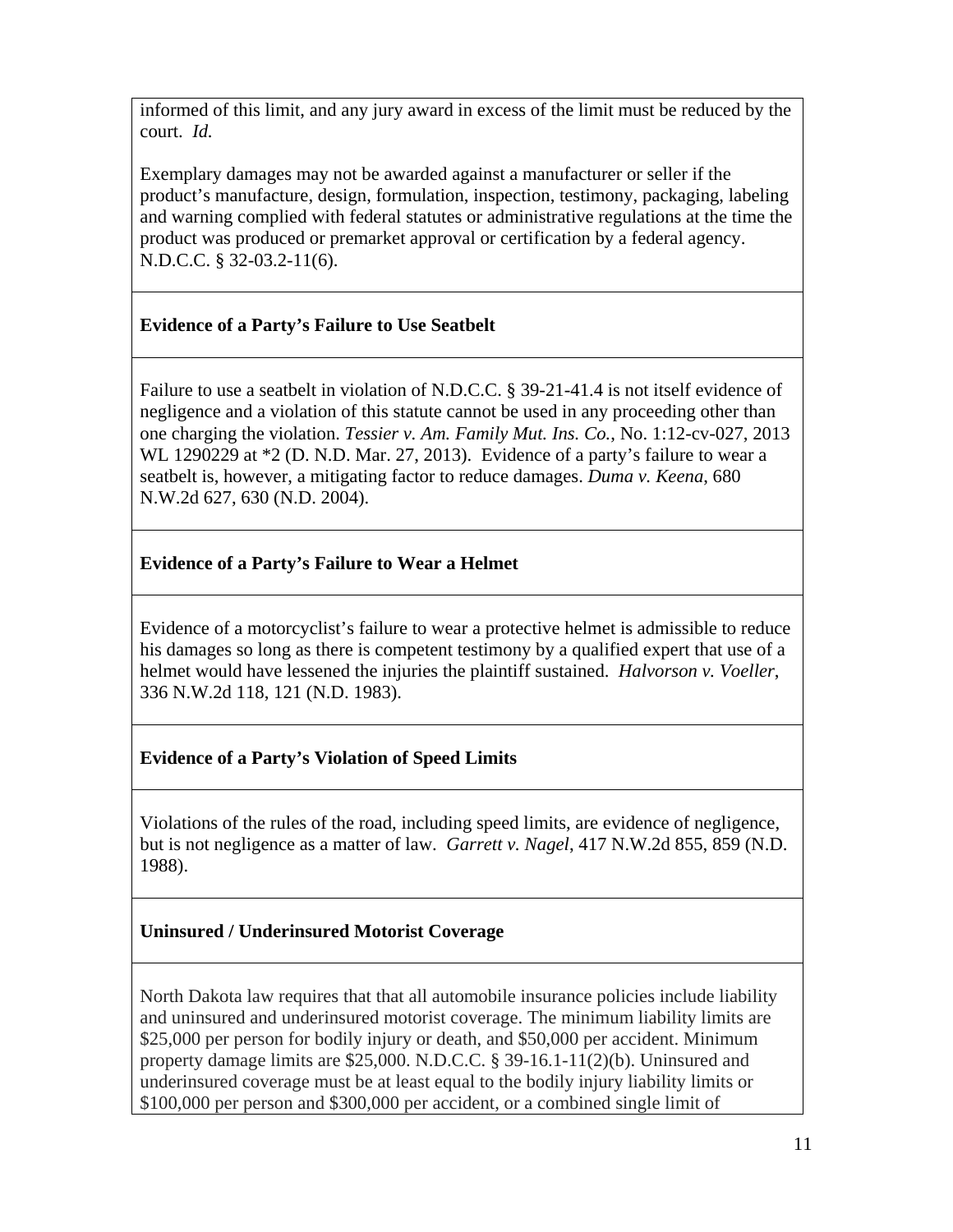\$300,000. N.D.C.C. § 26.1-40-15.2, -15.3.

North Dakota law prohibits the stacking of uninsured and underinsured motorist benefits. N.D.C.C. § 26.1-40-15.4(2).

Any damages payable to or for any uninsured or underinsured motorist coverage must be reduced by the amount paid or payable under workers' compensation or other similar law, and amounts paid or payable under any valid and collectible motor vehicle medical payments, personal injury protection insurance, or similar motor vehicle coverages. N.D.C.C. § 26.1-40-15.4.

# **No-Fault Insurance**

Motor vehicle owners are also required to provide security for payment of no-fault benefits. N.D.C.C. § 26.1-41-02(1). "Basic no-fault benefits" are defined as benefits for economic loss resulting from accidental bodily injury and are limited to \$30,000 per person for any one accident. N.D.C.C. § 26.1-41-01. Stacking of basic no-fault benefits is prohibited. N.D.C.C. § 26.1-41-14. A basic no-fault insurer that has paid or may become obligated to pay basic no-fault benefits is subrogated to the extent of its obligations to all of the rights of the injured person against any person other than a secured person. N.D.C.C. § 26.1-41-16.

# **Unfair Claims Practices**

North Dakota law obligates an insurer to act in good faith in its relationship with its policy holders. Breach of this duty may subject the insurer to liability for damages to the insured. *Szarkowski v. Reliance Ins. Co.*, 404 N.W.2d 502, 505 (N.D. 1987).

Under North Dakota law, several acts justify a claim for unfair claim settlement practices, including a failure to, in good faith, effectuate prompt, fair, and equitable settlements of claims submitted in which liability has become reasonably clear. N.D.C.C. § 26.1-04-03(9).

# **Coverage – Duty of Insured**

An insured party must meet the conditions precedent to the policy, including providing proper notice, to trigger the insured's duty to defend. *Employers Reins. Corp. v. Landmark*, 547 N.W.2d 527 (N.D. 1996). The insured also has a duty to comply with any applicable cooperation clause in the policy. *See, e, g., Wilson v. Farmers Ins. Group*, 655 N.W.2d 414, 416 (N.D. 2003) ("A cooperation clause in an insurance policy is generally regarded as a condition precedent, so that no rights accrue under a